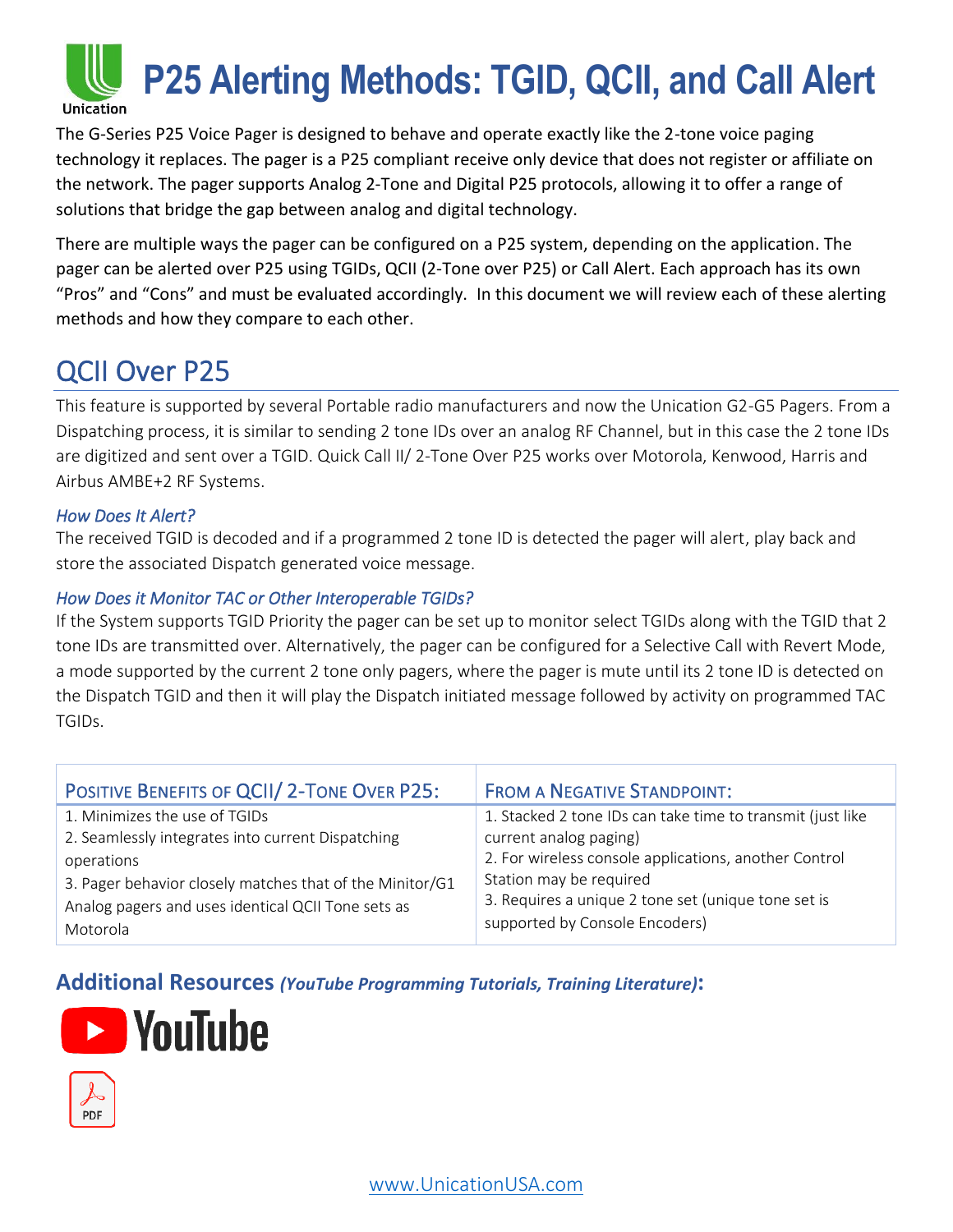## TGID Alerting

Whereas a 2-Tone pager is programmed with 2-Tone or Long Tone IDs, the G-Series pager can be programmed to use TGIDs (Talk Group IDs). Select TGIDs can be designated as "Paging" TGIDs, meaning once decoded the pager will emit an alert tone and store the associated message. In addition to "paging" TGIDs it can be programmed to monitor one or more TAC or Interoperable TGIDs on a Selector Knob basis.

In a P25 System, TGIDs are affiliated to a specific Site, but System Administrators can configure their system to "Force" TGIDs to Critical Sites thus allowing for a larger geographical RF coverage for pager Users.

The System Administrator will then assign the "paging" TGIDs to specific Sites (or Simulcast Zone) over which they will be transmitted. These "paging" TGIDs are newly assigned TGIDs and are only used for transmitting short dispatch messages. Although the P25 Specification allows for up to 65K TGIDs Systems may be limited to a smaller number due to licensing, sub-system allocation reasons or concerns of running out of TGIDs.

The pager is then programmed for the "paging" TGID and any TAC or Interoperable TGIDs which will be monitored. It is also programmed with the System information (WACN/System ID) and Site information (RFSS, Site IDs and their associated Control Channels).

#### *How Does It Alert?*

The pager is programmed with the target system information and TGIDs. Paging TGIDs are ones that are dispatch initiated, and these can be programmed for unique alerting tones (or customized wav files). When the pager detects the paging TGID it will do two things; it will begin storing the voice message and at the same time begin alerting for a specified period of time (set in programming software for 1 to 4 seconds). Once the alert duration has expired the pager will begin playing the received voice message from the beginning.

#### *How Does it Monitor TAC or Other Interoperable TGIDs?*

Each selector knob setting can be assigned one or more TGIDs. If selector knob setting 1 is configured for a "paging" TGID and other types of TGIDs the pager will always prioritize the "paging" TGID (if the P25 System supports Priority). At the end of the paging message the pager will monitor other programmed TGIDs for activity and play the transmissions.

| <b>POSITIVE BENEFITS OF TGID PAGING:</b>                                                                                                                                                                                                                                                                                                                  | <b>FROM A NEGATIVE STANDPOINT:</b>                                                                                                                                                                                                                               |
|-----------------------------------------------------------------------------------------------------------------------------------------------------------------------------------------------------------------------------------------------------------------------------------------------------------------------------------------------------------|------------------------------------------------------------------------------------------------------------------------------------------------------------------------------------------------------------------------------------------------------------------|
| 1. There are 65K TGIDs defined in P25<br>2. Efficient from a Dispatching Standpoint<br>3. Resource efficient when multi-selects are used (i.e., 1<br>voice channel versus many when multiple TGIDs are to be<br>sent for an incident)<br>4. Prioritization of Paging TGIDs is possible<br>5. Forcing to Critical Sites allows for improved RF<br>Coverage | 1. Number of TGIDs may be limited due to licensing,<br>allocation, or anticipated growth<br>2. For Wireless Console applications, where a Control<br>Station or Mobile radio provides system access, additional<br>Stations and/or mobile radios may be required |

**Additional Resources** *(YouTube Programming Tutorials, Training Literature)***:**

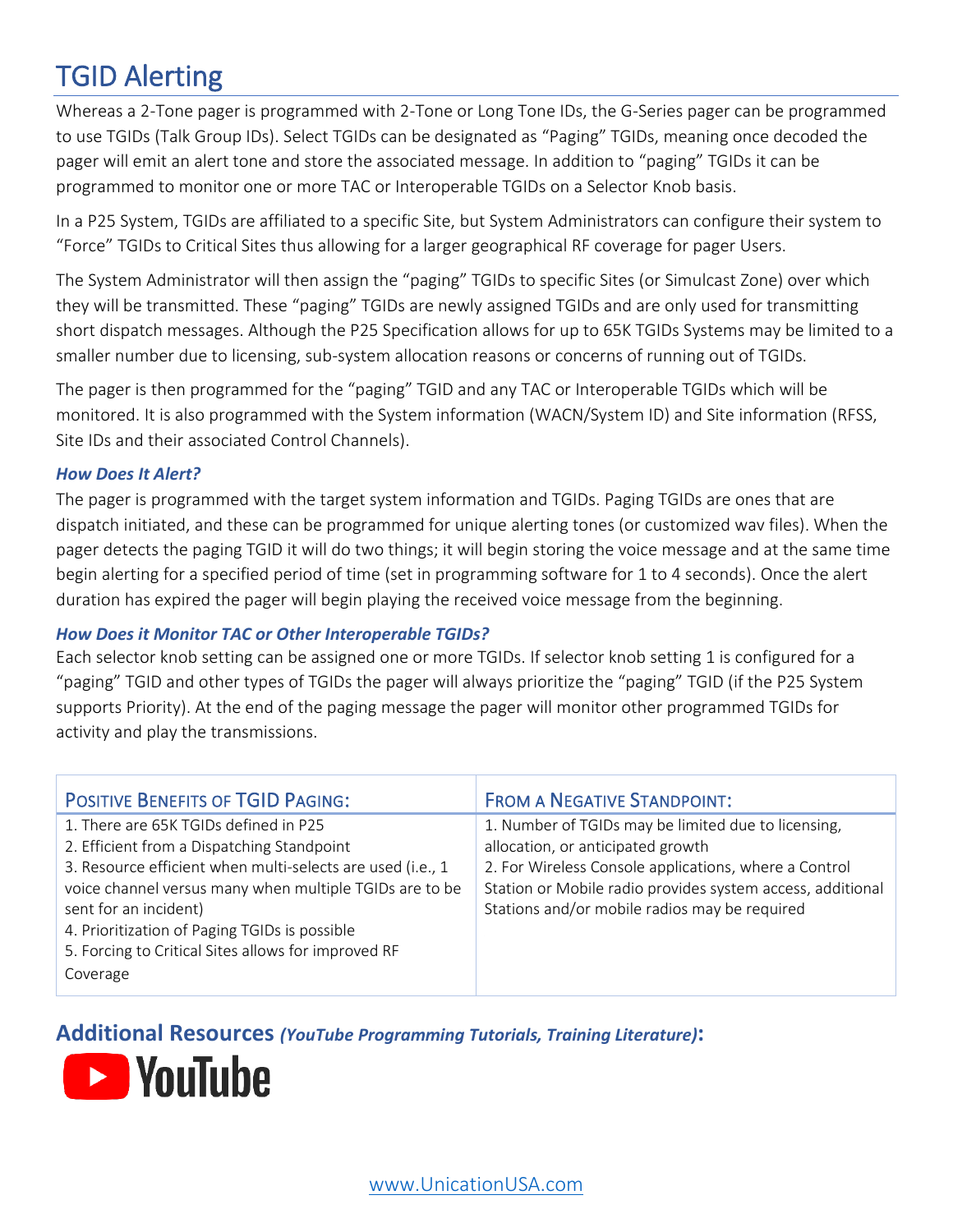# Call Alerts

There are applications where Fire Stations have a Control Station that receives a Dispatch generated Call Alert. The Control Station upon detecting the Call Alert enables a Siren or other alerting method. Then, over a common TGID, the Dispatch message is sent. In such applications, it has been requested that the Fire Team be alerted with this Call Alert and listen to the message on the defined TGID, with the Unication pager this is possible. In fact, the pager can be programmed for multiple Call Alerts in situations where other Station alerts are to be monitored. The important point to remember is the Unication pager does not transmit, it only monitors so it can be programmed for multiple SUIDs.

#### *How Does It Alert?*

The pager is programmed for the appropriate SUID and the desired Alerting Tone is selected. Upon receiving the Call Alert, the pager will emit the desired Alerting Tone. After a period, when the TGID is detected, the pager will begin playing and storing the received message.

#### *How Does it Monitor TAC or Other Interoperable TGIDs?*

The pager is muted until a Call Alert is received. Once it is detected the pager "reverts" to the TGID assigned for the Call Alert's associated message. The pager can monitor other TGID generated traffic by switching to another Selector Knob setting on the pager.

| <b>POSITIVE BENEFITS OF CALL ALERTS:</b>                                                                                                         | <b>FROM A NEGATIVE STANDPOINT:</b>                                                                                                                                                                                                                       |
|--------------------------------------------------------------------------------------------------------------------------------------------------|----------------------------------------------------------------------------------------------------------------------------------------------------------------------------------------------------------------------------------------------------------|
| 1. Pagers can integrate seamlessly into an existing<br>application.<br>2. No change in the Dispatching process<br>3. Pagers will shadow the SUID | 1. Pager Users must be in the same coverage area as the<br><b>Control Station</b><br>2. There is no SUID priority therefore to ensure a specific<br>Call Alert is not missed, so it should be the only one<br>programmed for that Selector Knob setting. |

### **Additional Resources** *(YouTube Programming Tutorials, Training Literature)***:**



## Comparison of P25 Alerting Methods:

|                                                        | <b>TGID Paging</b>                                                                                                            | 2-Tone Over P25                                                                                                                                           | <b>Call Alerts</b>                                                                                                    |
|--------------------------------------------------------|-------------------------------------------------------------------------------------------------------------------------------|-----------------------------------------------------------------------------------------------------------------------------------------------------------|-----------------------------------------------------------------------------------------------------------------------|
| ၯ<br>$\bigcirc$<br>$\alpha$<br>$\overline{\mathbf{a}}$ | • Availability of TGIDs<br>Efficient<br>$\bullet$<br>o Simple for Dispatcher<br>o Multi-select<br>• Forcing allows multi-site | • Minimizes use of TGIDs<br>• Minimal changes to Dispatching<br>requirements<br>• Pager behavior closely matches<br>that of Minitor/G1 Analog pagers      | • May already be in use<br>• No change to Dispatching process<br>• Pagers will "shadow" the Control<br>Station's SUID |
| ၯ<br>Z<br>$\mathbf O$<br>$\mathbf C$                   | • TGIDs may be limited<br>• For Wireless Dispatch<br>Applications there is a Control<br>Station / TGID cost                   | • Stacked Calls take time to transmit<br>• For Wireless Dispatch Applications,<br>another Control Station/TGID may<br>be needed<br>• Uses select Tone Set | • Pagers must be in Station<br>coverage<br>• Only 1-SUID/Selector Knob (No<br>Priority)                               |